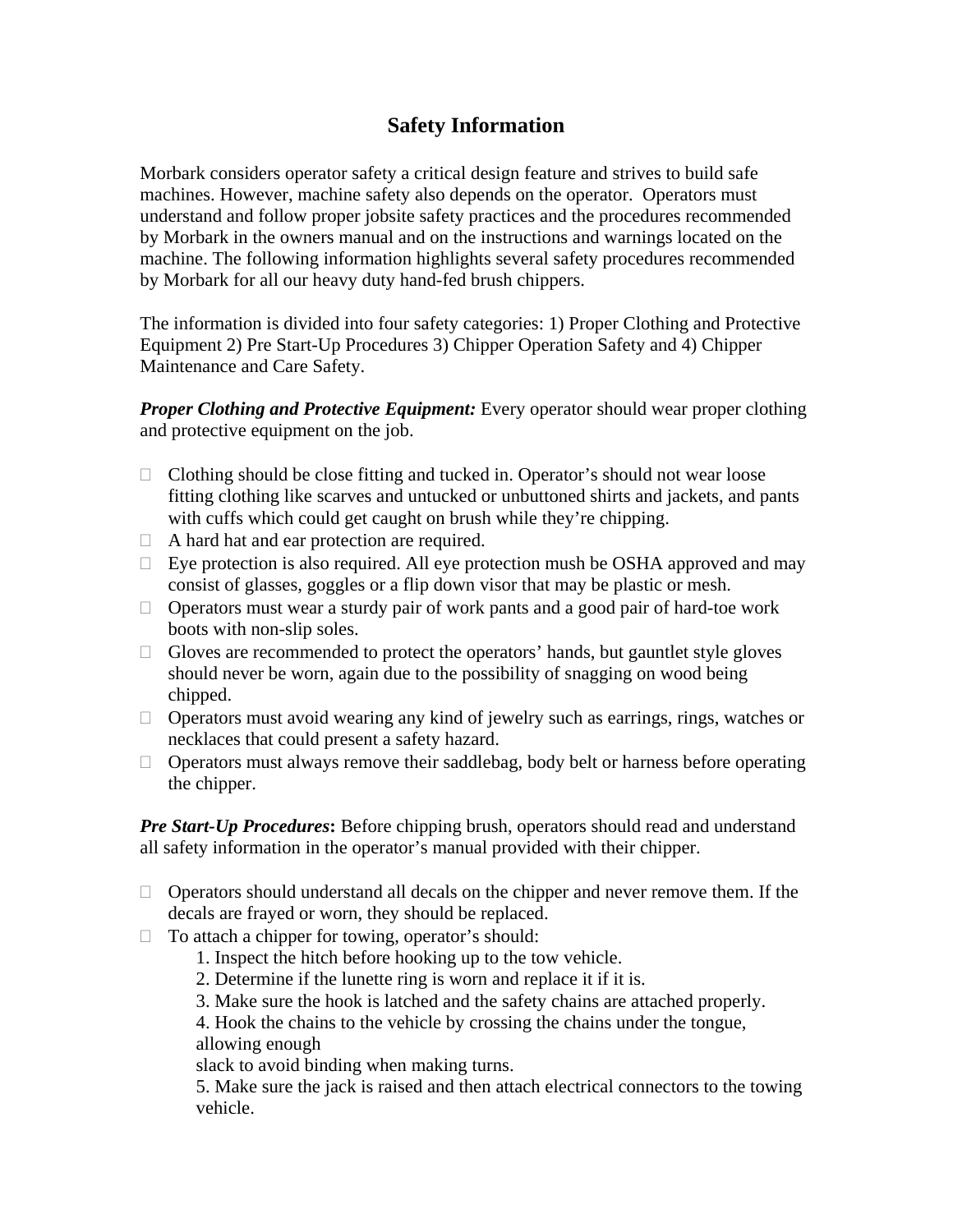- 6. Check air tire pressure.
- 7. Make sure the chipper is level for towing.
- $\Box$  When chipper arrives at site, never set up the chipper under the tree to be pruned, cut or
- $\Box$  worked on, and whenever possible, the chipper should be set up on level ground.
- $\Box$  If a machine is hitched to a vehicle, make sure the hitch is secure and the safety chain is
- $\Box$  properly attached. If it isn't hitched to a vehicle, make sure the tongue is blocked.
- $\Box$  Wheel chocks should be placed under both wheels to keep the chipper from moving.
- $\Box$  Operator should do a pre-start walk around inspection of the machine each day before it is used, checking the following:
	- 1. nuts, bolts and belts to make sure they are tight
	- 2. infeed, to make sure nothing is obstructing the opening
	- 3. hydraulic hoses for loose fittings or leaks, making sure the hoses aren't frayed
	- 4. hydraulic fittings and functions

5. all fluid levels, including engine oil, radiator fluid, hydraulic oil and fuel to make sure

they are at appropriate levels.

- $\Box$  Always remove the ignition key before servicing the chipper.
- $\Box$  Check knives for sharpness and cracks. When performing knife maintenance, always wear proper gloves and use lock pins or drum wedges where they apply. Open the chipper hood, roll the drum or disk to inspect the knives and when finished, close the hood, put the pin in place, making sure it is secured properly.
- $\Box$  Check the function of the safety bar to be sure it moves properly to forward, reverse and neutral.
- $\Box$  Make sure the discharge chute is pointed in the proper direction, away from buildings, by-standers and operators.

*Chipper Operation Safety:* Safe operation of the chipper is crucial.

- $\Box$  Brush for the chipper should be stacked in a way that makes it easy and convenient for the operator to feed the chipper. The butt-ends of the brush should face the chipper infeed. Place the brush stacks at a good distance from the chipper to allow the operator a clear path.
- $\Box$  Before starting the chipper, make sure the clutch is disengaged, the safety control bar is in neutral, all personnel are clear of the machine and the chip discharge chute is pointed in a safe direction.
- $\Box$  When starting the machine, always idle the engine to warm it up, engage the clutch and then raise the engine RPM to full throttle. Operator should always make sure the chipper is at full throttle when chipping to insure proper discharge of material and to avoid plugging problems.
- $\Box$  Operators should never operate the machine while under the influence of drugs or alcohol or while taking medication that may impair the operator's ability to concentrate.
- $\Box$  Feed the brush into the chipper butt-end first.